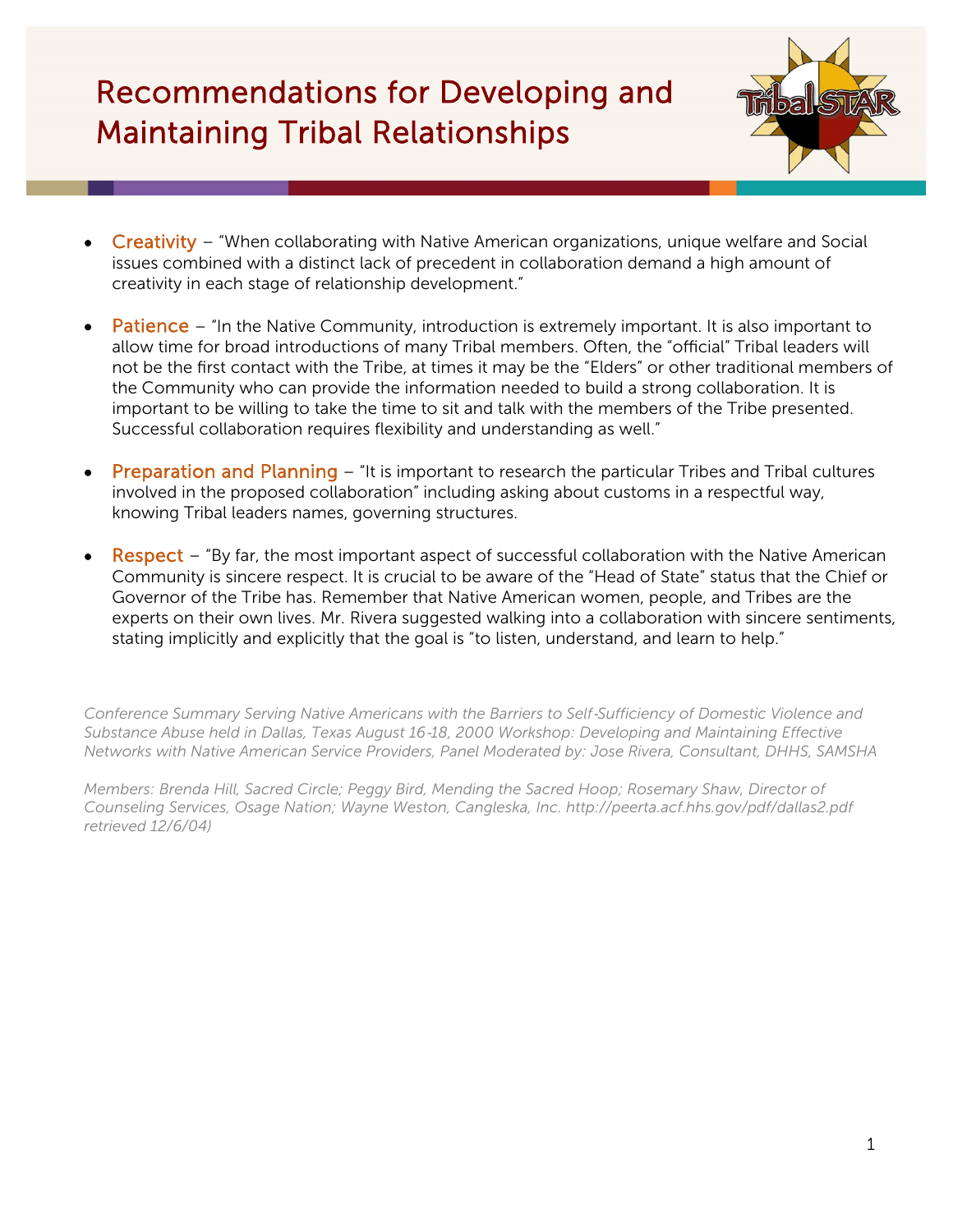# Promising Practices for Supervisors for Engaging Tribes on Behalf of Tribal Youth

## Who To Contact First?\*

• Make a personal phone call followed up by a letter and email to the nearest designated Indian Child Welfare Act (ICWA) representative or Tribal contact.

*Here are questions you will want to ask:*

- Is there anyone in the community that has a special interest in the needs of tribal foster youth?
- Who do people go to for advice in working with tribal foster youth and young adults?
- Who at the health center is working with ICWA and can assist identifying tribal youth eligible for IL services?
- Who should I contact at the tribal council about our project and what is the best way to approach them?

First, begin to develop and cultivate contacts with the local Indian health center, social service programs, and become familiar with your local tribe. It may be that giving a presentation at the local tribal council is recommended. You may need to submit a written request and provide information about your project to the tribal secretary who will put you on the agenda. Be brief and keep tribal youth the center of your presentation. Solicit support, input and guidance.

# What If I'm NOT Native?

- Learn as much as you can about the local tribe(s), especially their history and relationship with federal and state programs.
- Take the time to learn about the key tribal organizations.
- Show that you are committed to being part of the community: attend community functions (fiestas, pow wows, cultural gatherings, health fairs, etc.).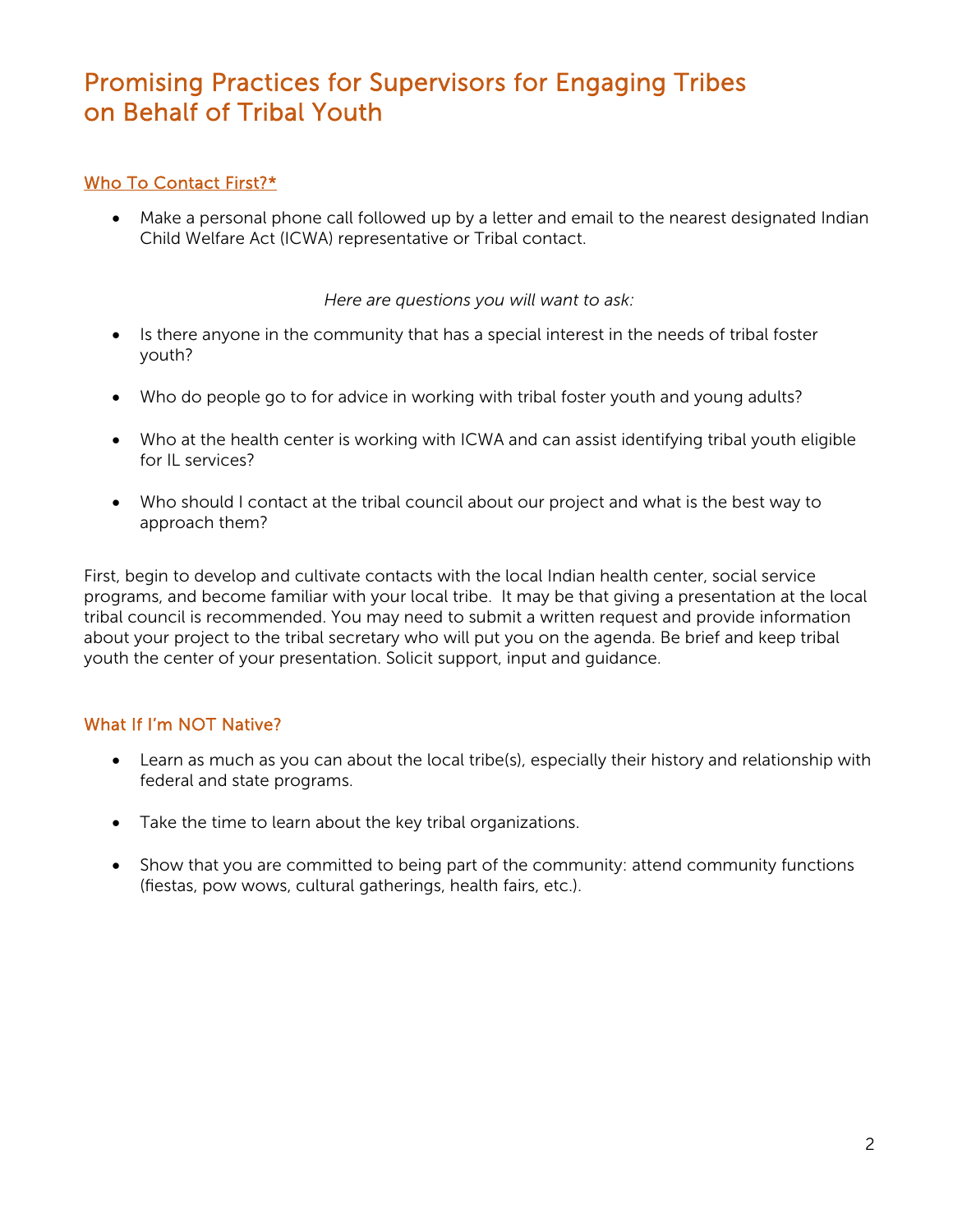# Engagement Strategies

#### 1. Native Americans have an oral history tradition.

- Face to face interaction is important. While today's technology facilitates communication in a variety of ways, it is culturally congruent to have face to face interaction, particularly on difficult matters. Regular face to face meetings should be considered. Additionally, initial meetings held on tribal land demonstrates a willingness to engage at sites that are significant to the tribes.
- Traditional meeting formats may be off-putting to some tribal members. The give-and-take discussions maybe a new format for many tribal members. Consider engaging in a talking circle format, and negotiate communication strategies that are comfortable for both parties. Consider engaging in tribal traditions that open and close meetings, such as prayer, sharing of food and smudging.

### 2. There is a history of deep distrust of government, particularly of governments' effort to "help" Native American children.

- Recognize that ICWA was in response to tribes being decimated with the removal of children from their tribes. Today, many of those children that had been removed in the fifties and sixties are today's elders, or part of the formal governing structures of the tribes. They may harbor painful memories, unresolved issues and anger, for what happened to them as children. Establishing long term relationships will help in re-establishing trust with Native Americans.
- Recognize that first attempts at collaboration may be met with "resistance", that is phone calls may not be returned, meetings may not materialize, or tasks agreed to, may not be completed. Continue efforts by asking tribal members what they would need in order to move forward on goals.
- Use empowerment strategies, asking tribal members their vision of successful collaboration and how they "see" success. Remain consistent in following through on promised actions.
- Attend training on ICWA, local tribe history, engaging Native American communities, and rural child welfare practices.

### 3. Native values may conflict with current policies and practice.

• Traditional social work practice has is rooted in formal relationships with clients. Many Native American tribes value a connection on a more informal basis. Research also suggests that rural practice may require a more informal approach that may conflict with current professional "boundaries." Consider working with agency administrators to reexamine policies and procedures that may interfere with more culturally appropriate interventions with Native Americans and those in rural settings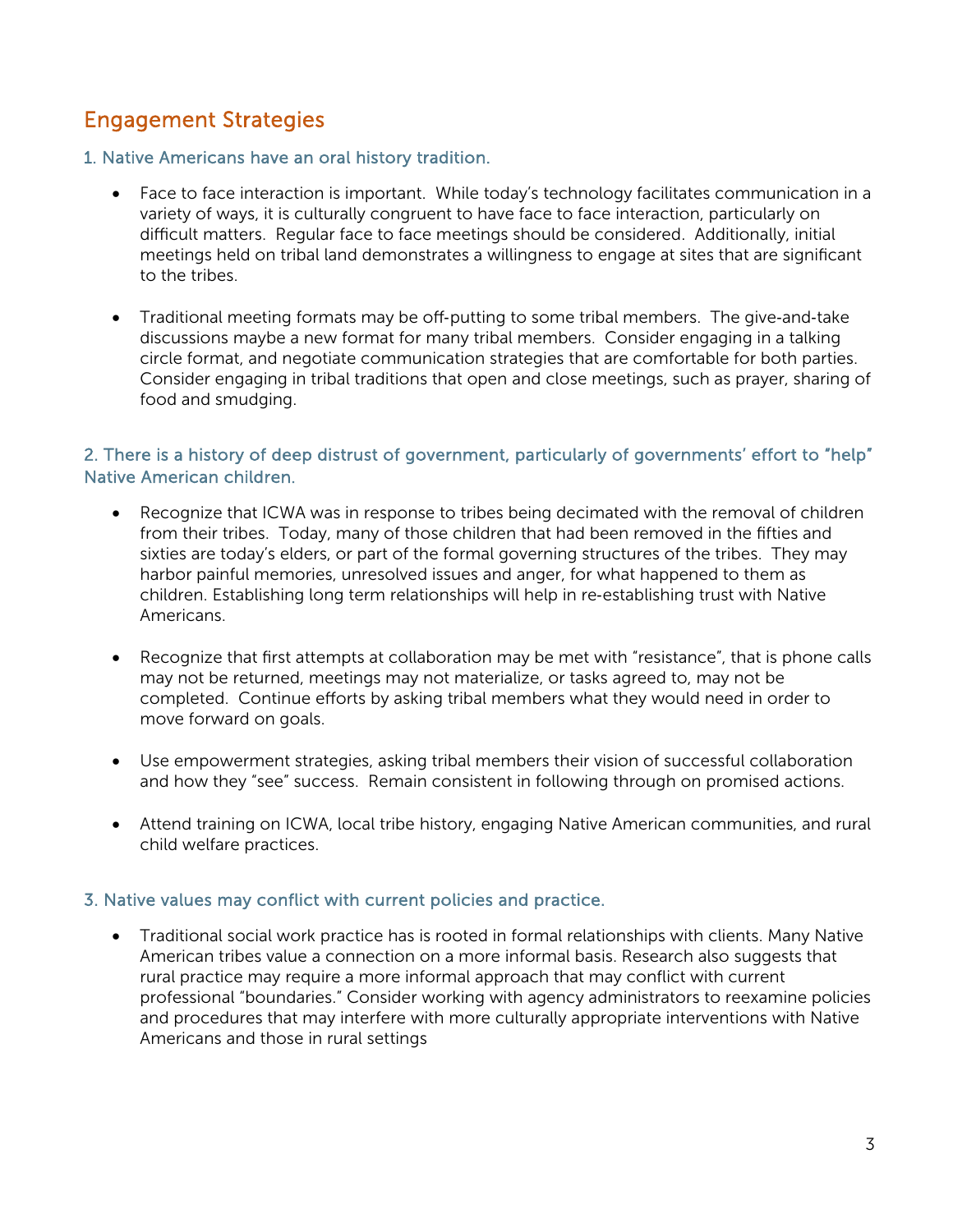### 4. Partner with Tribes and ICWA Agencies.

- Consider looking at the needs of the tribes, tribal children, and ICWA agencies. Are there some ways to partner on projects to achieve a goal?
- Consider partnering on grant funded projects. Can the government agency provide a grant writer and the financial know how when collaborating on grant applications?
- Consider if tribes, ICWA agencies are aware of federal, state or local funds they can access. For example, have the tribes and ICWA agencies leveraged funds from the Chafee Act? If not, why? Working with tribes and ICWA agencies to obtain needed funds are desired partnerships
- Recognize that time may not have the same meaning for Tribal members. Meetings may not start on time or end on time because of valuing the process rather than the structure of the meeting. Consider building in "conversation time' prior to and/or after the meeting, to allow for enough time to address issues and build connections.

*Remember that the Native community is the expert and their support and guidance in creating long*‐ *lasting relationships will be an important factor in your ability to serve Tribal youth.*

# Culturally Responsive Communities, Tribes and Native Organizations Increase Cross‐Cultural Understanding Through the Following Actions:

- Establish a welcoming and supportive environment for new personnel moving to the community/organization and offer guidance in helping them learn the cultural ways of the area, including greeting them at the airport and assisting them in getting settled into the community.
- Assist local organizations, groups, tribes and communities that promote programs that enhance cross-cultural understanding.
- Sponsor regular meetings and in-service programs with community members, leaders, organizational staff, and supervisors in the community to develop ways to incorporate cultural values in their programs' service and outreach efforts.
- Assist organizational personnel with the involvement of Elders as the local culture-bearers to foster the incorporation of traditional knowledge, values and beliefs in all aspects of community and health and human services.
- Provide and annual open house/workshop (with food) for community, families and extended families of tribal staff and clients to discuss ways that organizations increase positive outcomes with communities.